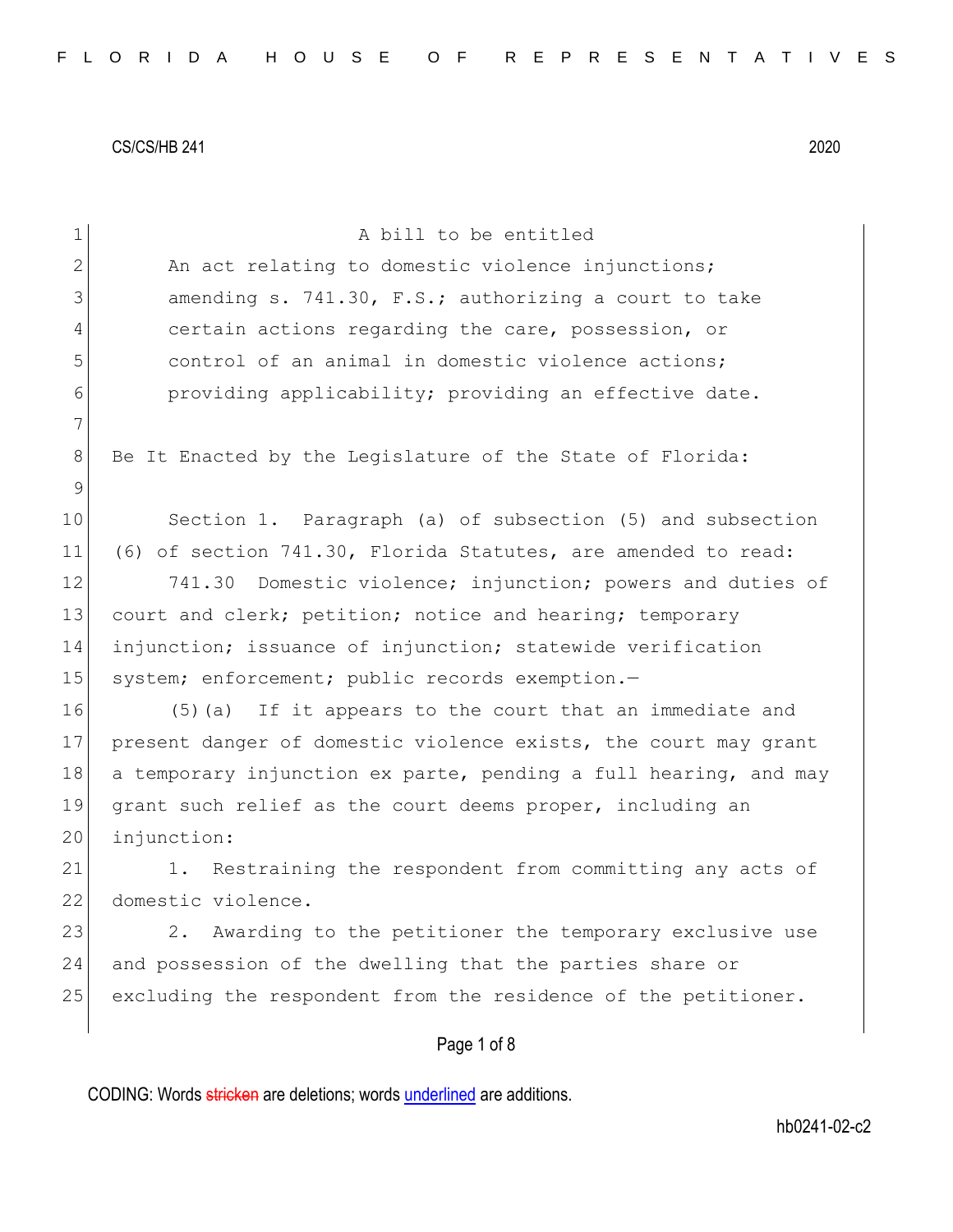26 3. On the same basis as provided in s. 61.13, providing 27 the petitioner a temporary parenting plan, including a time-28 sharing schedule, which may award the petitioner up to 100 29 percent of the time-sharing. The temporary parenting plan 30 remains in effect until the order expires or an order is entered 31 by a court of competent jurisdiction in a pending or subsequent 32 civil action or proceeding affecting the placement of, access 33 to, parental time with, adoption of, or parental rights and 34 responsibilities for the minor child.

35 4. Awarding to the petitioner the temporary exclusive 36 care, possession, or control of an animal that is owned, 37 possessed, harbored, kept, or held by the petitioner, the 38 respondent, or a minor child residing in the residence or 39 household of the petitioner or respondent. The court may order 40 the respondent to temporarily have no contact with the animal 41 and enjoin the respondent from taking, transferring, 42 encumbering, concealing, harming, or otherwise disposing of the 43 animal. This subparagraph does not apply to animals owned 44 primarily for a bona fide agricultural purpose, as defined under 45  $\vert$  s. 193.461, or to a service animal, as defined under s. 413.08, 46 if the respondent is the service animal's handler.

47 (6)(a) Upon notice and hearing, when it appears to the 48 court that the petitioner is either the victim of domestic 49 violence as defined by s. 741.28 or has reasonable cause to 50 believe he or she is in imminent danger of becoming a victim of

# Page 2 of 8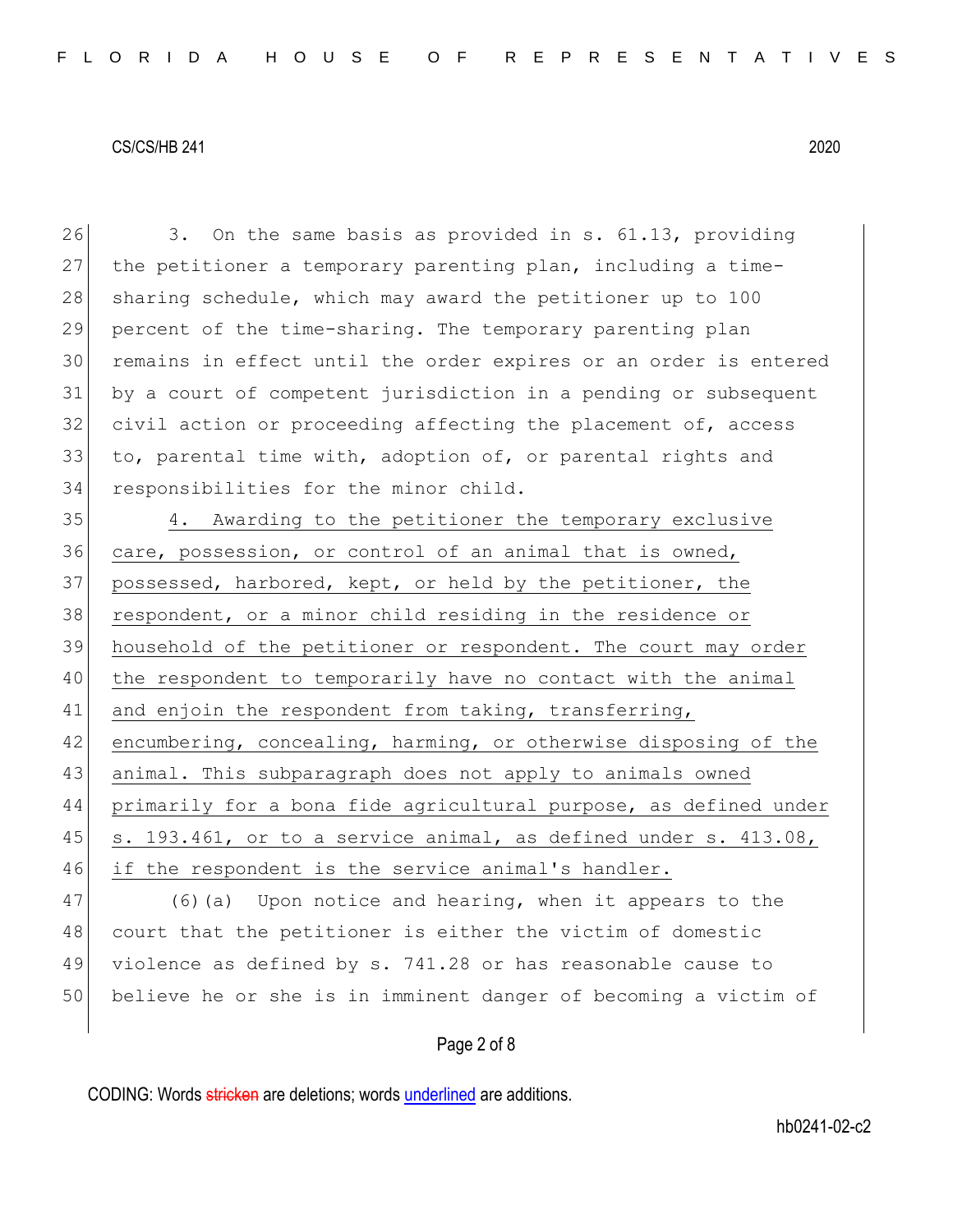51 domestic violence, the court may grant such relief as the court 52 deems proper, including an injunction:

53 1. Restraining the respondent from committing any acts of 54 domestic violence.

55 2. Awarding to the petitioner the exclusive use and 56 possession of the dwelling that the parties share or excluding 57 the respondent from the residence of the petitioner.

58 3. On the same basis as provided in chapter 61, providing 59 the petitioner with 100 percent of the time-sharing in a 60 temporary parenting plan that remains in effect until the order 61 expires or an order is entered by a court of competent 62 jurisdiction in a pending or subsequent civil action or 63 proceeding affecting the placement of, access to, parental time 64 with, adoption of, or parental rights and responsibilities for 65 the minor child.

66 4. On the same basis as provided in chapter 61, 67 establishing temporary support for a minor child or children or 68 the petitioner. An order of temporary support remains in effect 69 until the order expires or an order is entered by a court of 70 competent jurisdiction in a pending or subsequent civil action 71 or proceeding affecting child support.

72 5. Ordering the respondent to participate in treatment, 73 intervention, or counseling services to be paid for by the 74 respondent. When the court orders the respondent to participate 75 in a batterers' intervention program, the court, or any entity

## Page 3 of 8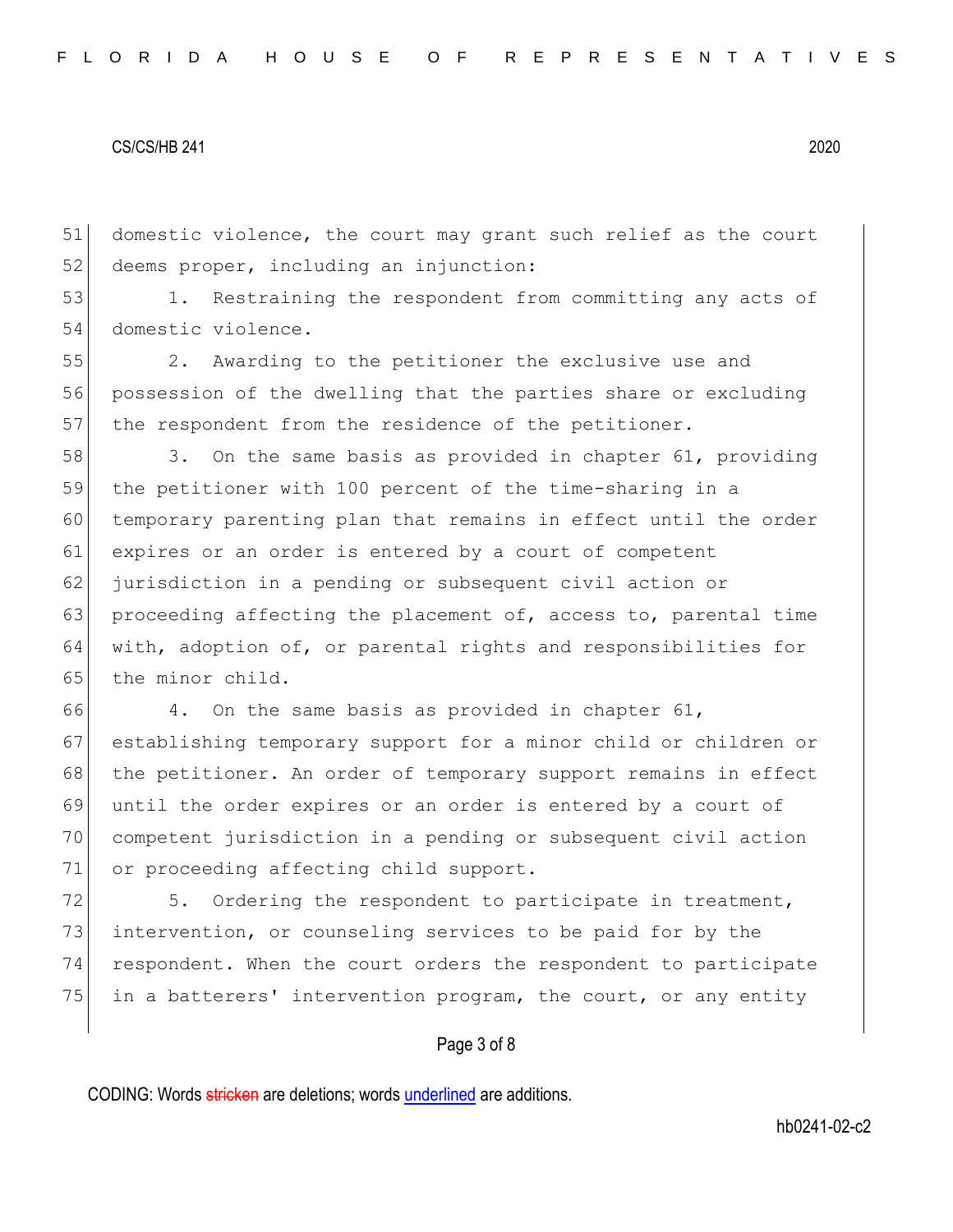76 designated by the court, must provide the respondent with a list 77 of batterers' intervention programs from which the respondent 78 must choose a program in which to participate.

79 6. Referring a petitioner to a certified domestic violence 80 center. The court must provide the petitioner with a list of 81 certified domestic violence centers in the circuit which the 82 petitioner may contact.

83 7. Awarding to the petitioner the exclusive care, 84 possession, or control of an animal that is owned, possessed, 85 harbored, kept, or held by the petitioner, the respondent, or a 86 minor child residing in the residence or household of the 87 petitioner or respondent. The court may order the respondent to 88 have no contact with the animal and enjoin the respondent from 89 taking, transferring, encumbering, concealing, harming, or 90 otherwise disposing of the animal. This subparagraph does not 91 apply to animals owned primarily for a bona fide agricultural 92 purpose, as defined under s. 193.461, or to a service animal, as 93 defined under s. 413.08, if the respondent is the service 94 animal's handler.

95 8.7. Ordering such other relief as the court deems 96 necessary for the protection of a victim of domestic violence, 97 including injunctions or directives to law enforcement agencies, 98 as provided in this section.

99 (b) In determining whether a petitioner has reasonable 100 cause to believe he or she is in imminent danger of becoming a

# Page 4 of 8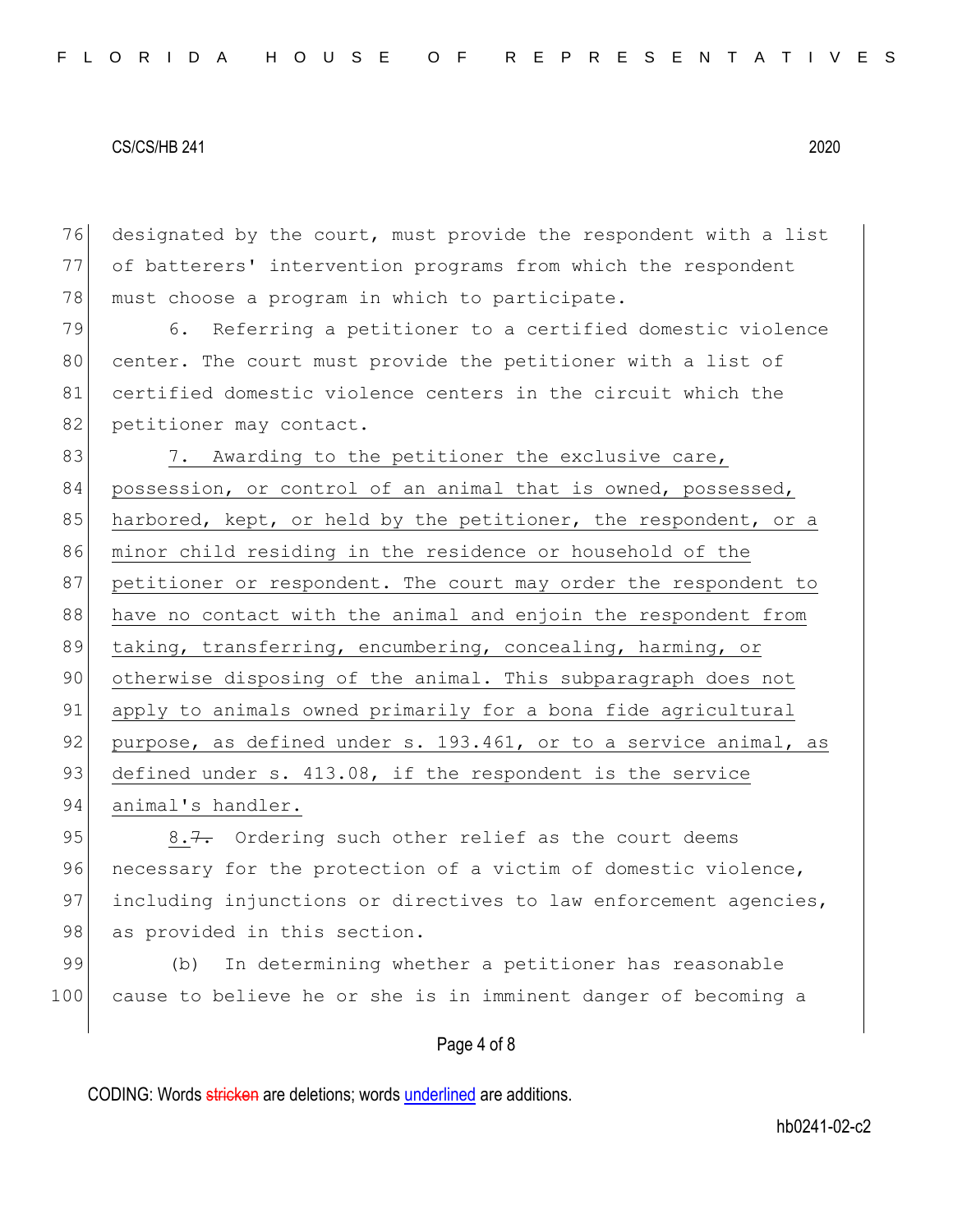101 victim of domestic violence, the court shall consider and 102 evaluate all relevant factors alleged in the petition, 103 including, but not limited to: 104 1. The history between the petitioner and the respondent, 105 including threats, harassment, stalking, and physical abuse. 106 2. Whether the respondent has attempted to harm the 107 petitioner or family members or individuals closely associated 108 with the petitioner. 109 3. Whether the respondent has threatened to conceal, 110 kidnap, or harm the petitioner's child or children. 111 4. Whether the respondent has intentionally injured or 112 killed a family pet. 113 5. Whether the respondent has used, or has threatened to 114 use, against the petitioner any weapons such as guns or knives. 115 6. Whether the respondent has physically restrained the 116 petitioner from leaving the home or calling law enforcement. 117 7. Whether the respondent has a criminal history involving 118 violence or the threat of violence. 119 8. The existence of a verifiable order of protection 120 issued previously or from another jurisdiction. 121 9. Whether the respondent has destroyed personal property, 122 including, but not limited to, telephones or other 123 communications equipment, clothing, or other items belonging to 124 the petitioner. 125 10. Whether the respondent engaged in any other behavior

# Page 5 of 8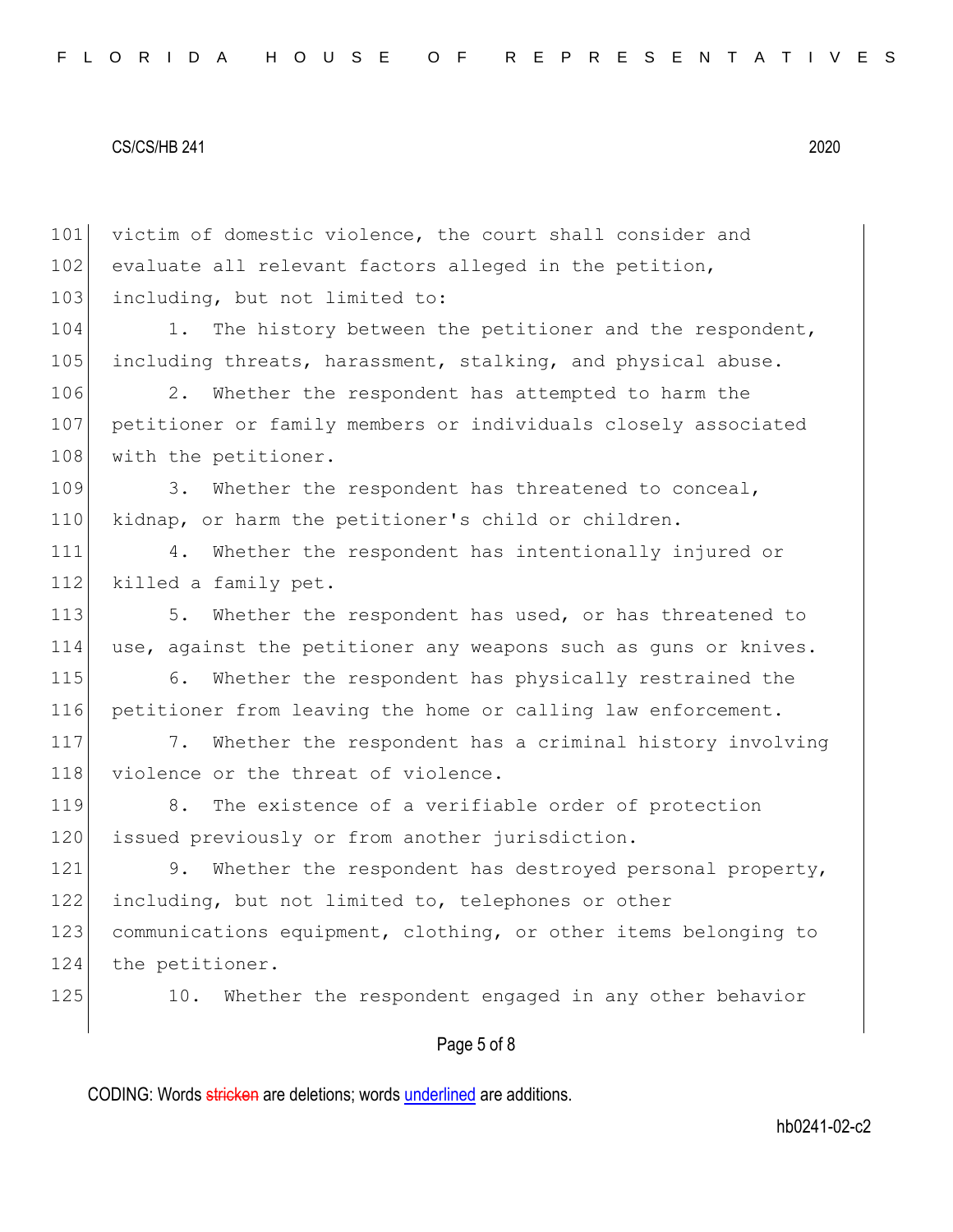129

126 or conduct that leads the petitioner to have reasonable cause to 127 believe that he or she is in imminent danger of becoming a 128 victim of domestic violence.

130 In making its determination under this paragraph, the court is 131 not limited to those factors enumerated in subparagraphs 1.-10.

132 (c) The terms of an injunction restraining the respondent 133 under subparagraph (a)1. or ordering other relief for the 134 protection of the victim under subparagraph (a)8.  $\left( \frac{a}{a}\right)$ . shall 135 remain in effect until modified or dissolved. Either party may 136 move at any time to modify or dissolve the injunction. No 137 specific allegations are required. Such relief may be granted in 138 addition to other civil or criminal remedies.

139 (d) A temporary or final judgment on injunction for 140 protection against domestic violence entered under pursuant to 141 this section shall, on its face, indicate that:

142 1. The injunction is valid and enforceable in all counties 143 of the State of Florida.

144 2. Law enforcement officers may use their arrest powers 145 under pursuant to s.  $901.15(6)$  to enforce the terms of the 146 injunction.

147 3. The court had jurisdiction over the parties and matter 148 under the laws of Florida and that reasonable notice and 149 opportunity to be heard was given to the person against whom the 150 order is sought sufficient to protect that person's right to due

## Page 6 of 8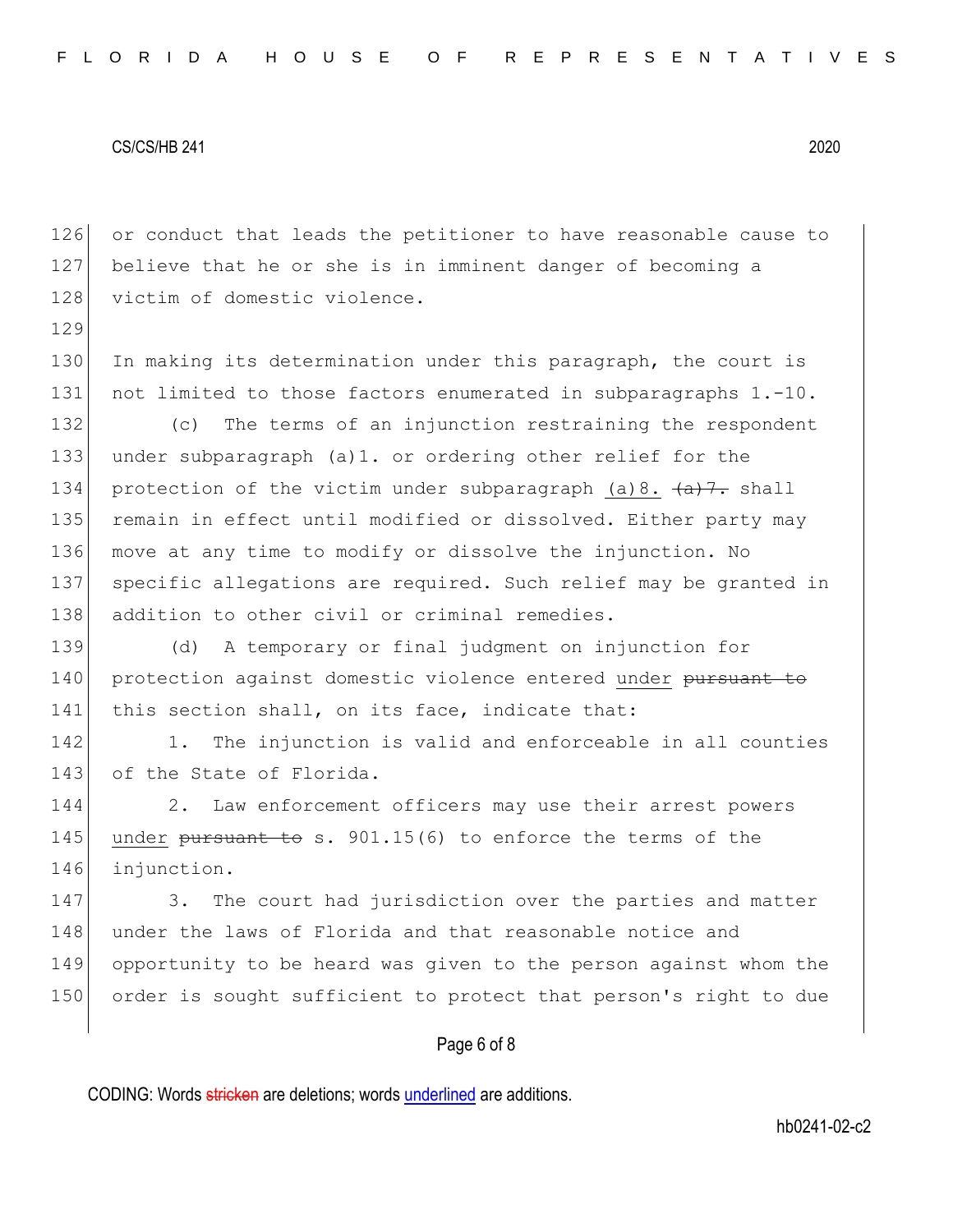151 process.

152 4. The date respondent was served with the temporary or 153 final order, if obtainable.

154 (e) An injunction for protection against domestic violence 155 entered under pursuant to this section, on its face, may order 156 that the respondent attend a batterers' intervention program as 157 a condition of the injunction. Unless the court makes written 158 factual findings in its judgment or order which are based on 159 substantial evidence, stating why batterers' intervention 160 programs would be inappropriate, the court shall order the 161 respondent to attend a batterers' intervention program if:

162 1. It finds that the respondent willfully violated the ex 163 parte injunction;

164 2. The respondent, in this state or any other state, has 165 been convicted of, had adjudication withheld on, or pled nolo 166 contendere to a crime involving violence or a threat of 167 violence; or

168 3. The respondent, in this state or any other state, has 169 had at any time a prior injunction for protection entered 170 against the respondent after a hearing with notice.

171 (f) The fact that a separate order of protection is 172 granted to each opposing party is shall not be legally 173 sufficient to deny any remedy to either party or to prove that 174 the parties are equally at fault or equally endangered.

175 (g) A final judgment on injunction for protection against

# Page 7 of 8